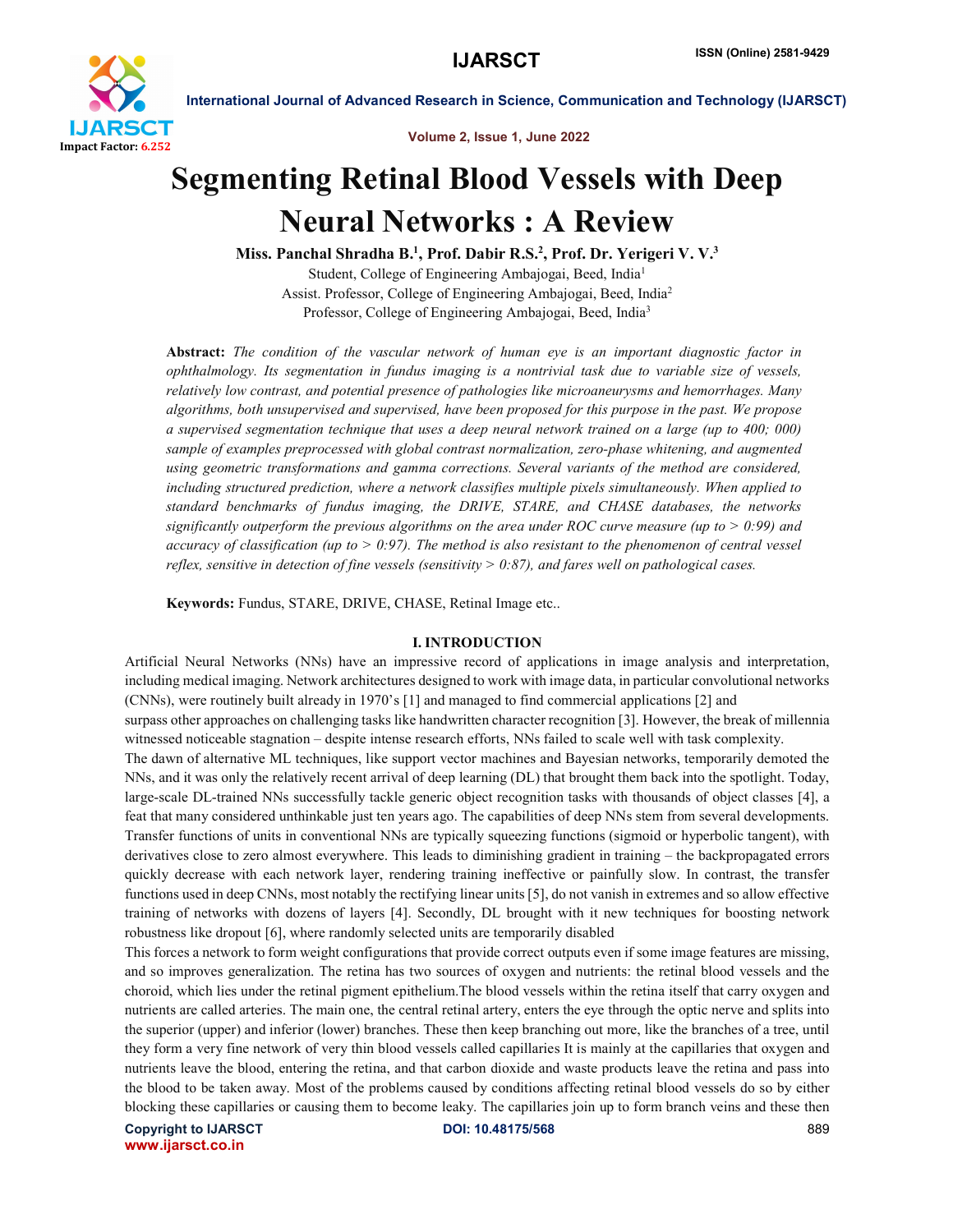

# Volume 2, Issue 1, June 2022

join at the optic nerve to form the central retinal vein that dives into the optic nerve on its way towards the heart. Importantly, any part of the retina is only supplied by one artery and drained by one vein. As a result, if there is blockage of a retinal vein or artery, only the area of retina, and so only that part of the visual field, served by that blood vessel is affected.



II. LITERATURE REVIEW

# Literature 1:

In This literature they used graph based approach for blood vessel boundary delineation.The widths of the retinal blood vessels are measured and its edges are segmented. The graph is constructed based on the vessels weight. The REVIEW database was used in this work. This paper has some deficiencies, such as the crossing points and branching points are currently not treated individually, and consequently the blood vessel detection points are not clearly indicated[1].

# Literature 2:

In this they proposed line-shape concavity measuring model to remove dark lesions which have an intensity structure different from the line shaped vessels in a retina.

This method achieved 95.67% of an average accuracy for the blood vessel detection with respect to ground truth images in DRIVE database.

While provided 95.56 % of an average accuracy for the blood vessel detection with respect to ground truth images in STARE database.

# Literature 3:

In this they presented multi-scale feature extraction and region growing algorithm for retinal blood vessels segmentation. This implementation allowed a faster processing of these images and was based on a data partitioning.

# Literature 4:

In this they proposed a pixel feature based method that additionally analysed the vessels as elongated structures.The edgebased methods can be further classified into window based and tracking-based methods.Window-based method estimates a match at each pixel against the pixel's surrounding window.In order to trace the vessels, the tracking approach makes use of local image properties from an initial point.

# Literature 5 :

Artificial neural networks have been extensively investi- gated for segmenting retinal features such as the vasculature [28] making classifications based on statistical probabili ties rather than objective reasoning. These neural networks employ mathematical weights to decide the probability of input data belonging to a particular output. This weighting system can be adjusted by training the network with data of known output typically with a feedback mechanism to allow retraining.

# Literature 6 :

Lupascu et al. [37] introduces another supervised method known as the feature-based AdaBoost classifier (FABC) for

Copyright to IJARSCT **DOI: 10.48175/568** 890 www.ijarsct.co.in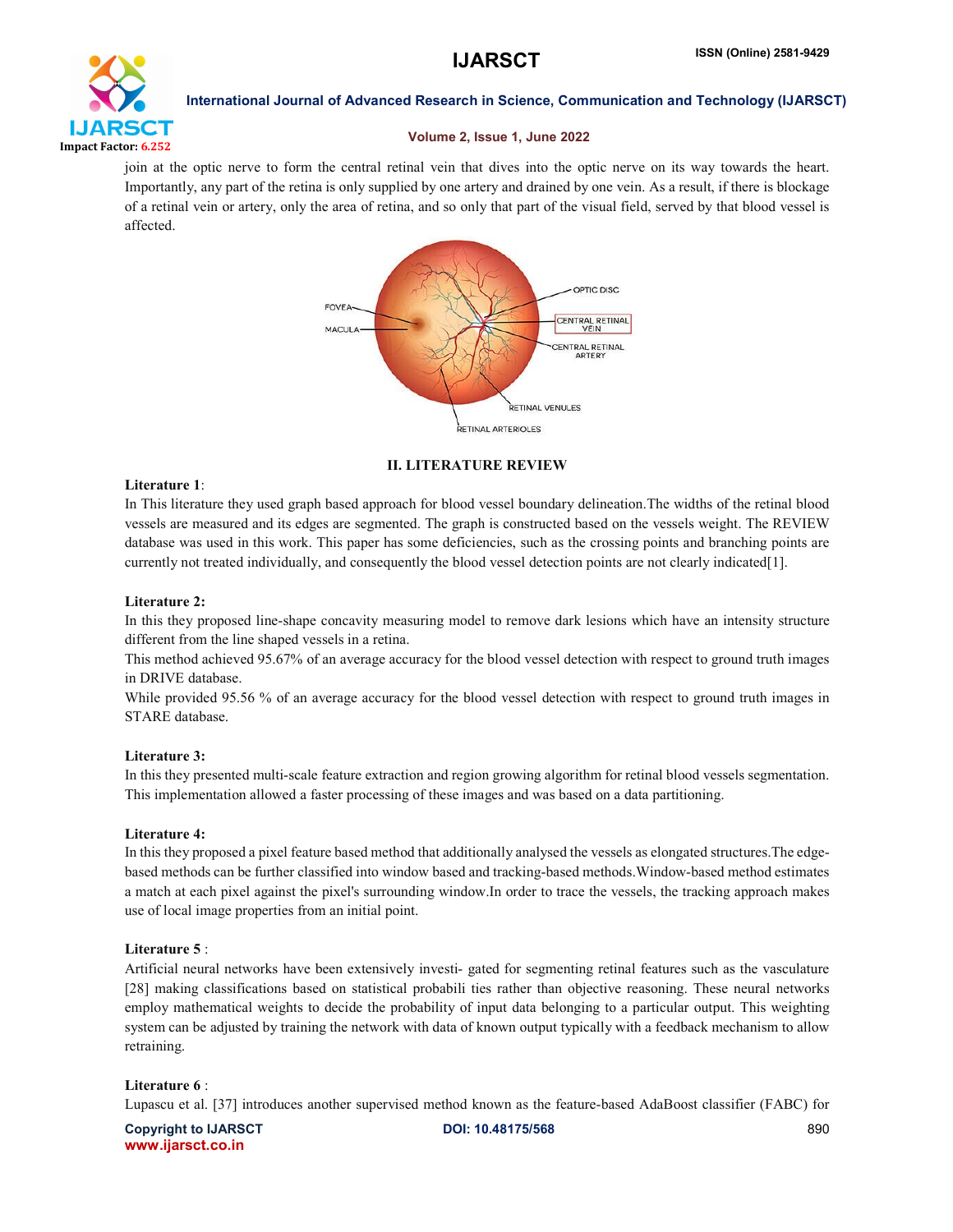

### Volume 2, Issue 1, June 2022

vessel segmentation. The 41-D feature vector is a rich collec- tion of measurements at different spatial scales (√2, 2, 2√2 and 4), including the output of various filters (Gaussian and derivatives of Gaussian filters, matched filters, and 2-D Gabor wavelet transform), and the likelihood of structures like edges and ridges via numerical estimation of the differential prop- erties of the intensity surface (principal and mean curvatures, principal directions, and root mean square gradient).

Literature 7 : Li et al. [7] proposed a segmentation technique by combining a multiscale matched filter and dual-threshold method.

Literature 8 : Kaur and Sinha [8] proposed a segmentation algorithm on the basis of Gabor filter and gray cooccurrence matrix.

Literature 9 : Wang et al. [9] processed the coarse and fine blood vessels by using the multiscale 2D Gabor wavelet.

Literature 10; Singh and Srivastava [10] proposed a method on the basis of the extended matched filter.

Literature 11: Cruz-Aceves et al. [11] segmented blood vessels by using a multiscale Gabor filter and threshold segmentation method on the basis of multiobjective optimization.

Literature 12: Aguirre-Ramos et al. [12] enhanced the blood vessel struc- ture and its profile by using the Gabor filter and Gaussian dis- tribution derivatives.

Literature 13: Singh and Srivastava [13] proposed a matched filtering technique centered at the Gumbel proba- bility distribution function to improve retinal vessel segmen- tation performances. These methods, which are based on windows, can maintain the original vessel structure but require the processing of each pixel, thus leading to heavy computational workloads and long segmentation time.

Literature 14: Frangi et al. [14] introduced the Hessian matrix into the extraction of characteristic directions of images.

Literature 15: Kumar et al. [15] extracted blood vessels from retinal images on the basis of inherent characteristics of LoG and MF, which avoided misclassification of nonvascular pixels.

# III. PROPOSED SYSTEM

### *Deep neural networks*

A convolutional neural network (CNNs) is a composite of multiple elementary processing units, each featuring several weighted inputs and one output, performing convolution of input signals with weights and transforming the outcome with some form of nonlinearity. The units are arranged in rectangular layers (grids), and their locations in a layer correspond to pixels in an input image (Fig. 3). The spatial arrangement of units is the primary characteristics that makes CNNs suitable for processing visual information; the other features are local connectivity, parameter sharing and pooling of hidden units.

*Local connectivity* means that a given unit receives data only from its receptive field (RF), a small rectangle of image pixels (for the units in the first layer) or units in the previous layer (for the subsequent layers) The RFs of neighboring units in a layer typically offset by stride. Image size, RF size and stride together determine the dimensions of a layer. For instance, a layer of units with  $3 \times 3$  RFs with one pixel stride needs only 9 units when applied to a  $5 \times 5$  monochromatic (single-channel) image, because three RFs of width 3 each, overlapping by two pixels, span the entire image. Larger stride and larger RFs lead to smaller layers (Fig. 3). Local connectivity substantially reduces the number of weights in comparison to the fully-connected conventional networks. It is also consistent with the spatial nature of visual information and mimics certain aspects of natural visual systems [1].

*Parameter sharing* consists in sharing weights across units in the same layer. When the units in a given layer share the

Copyright to IJARSCT **DOI: 10.48175/568** 891 www.ijarsct.co.in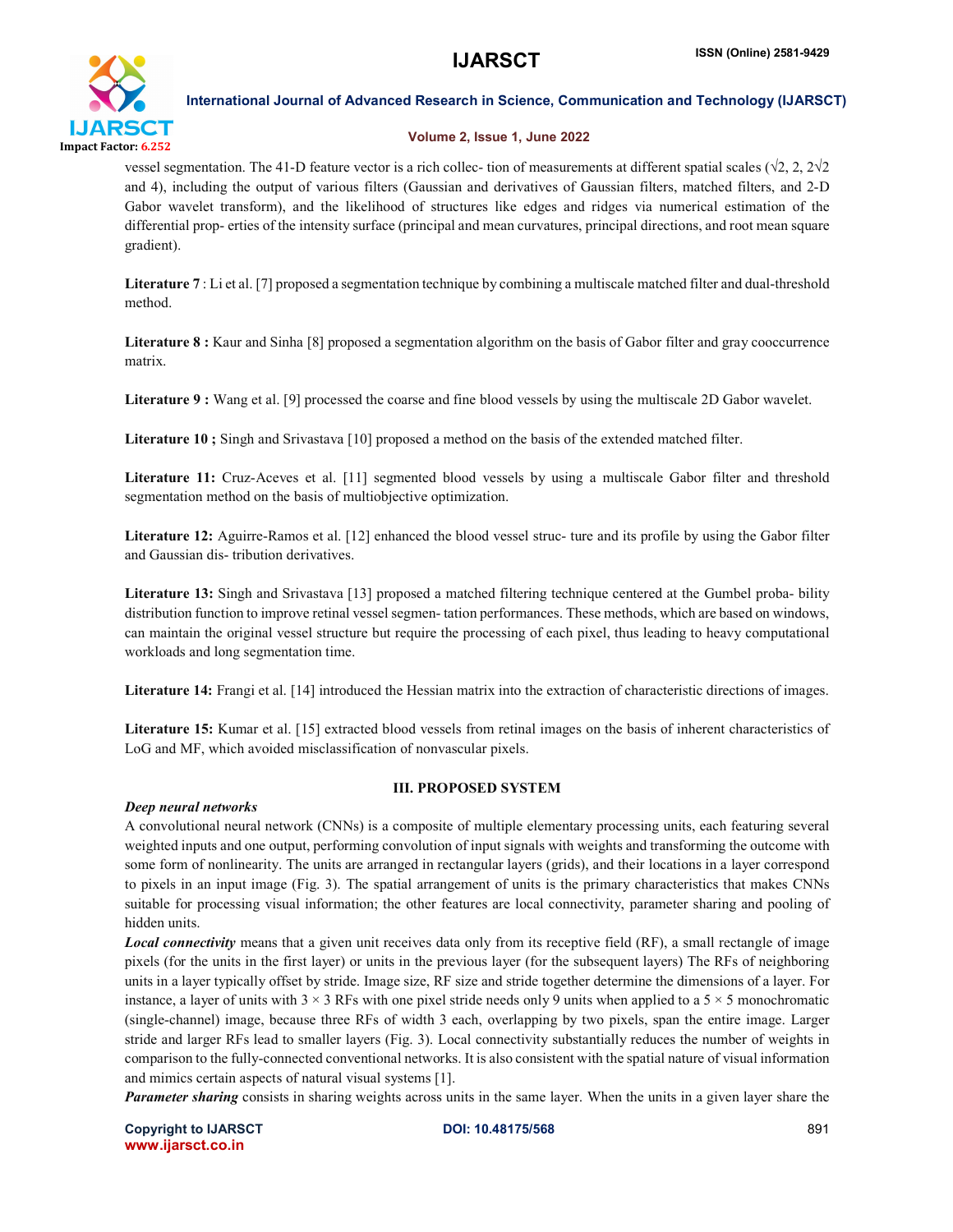

### Volume 2, Issue 1, June 2022

same vector of weights, they form a feature map, with each of them calculating the same local feature, albeit from a different part of the image. This reduces the number of parameters even further and makes the extracted features equivariant. For instance, a layer of units with  $3\times3$  RFs connected to a single channel image has only 10 parameters (nine per channel for the pixels in the RF and one for neuron threshold), regardless the number of units

Pooling (subsampling) consists in aggregating outputs of multiple units by other means than convolution. In the most popular aggregation scheme, max-pooling, each aggregating unit returns the maximum value in its RF. Like local connectivity, pooling reduces the resolution w.r.t. previous layer and provides for translational invariance.



Figure 3: Architecture of a convolutional neural network with three convolutional layers, one pooling layer, and two

fully connected layers. The network uses  $3 \times 3$  convolution units with stride 1 and  $2 \times 2$  pooling units with stride 2 A typical CNN architecture consists of several convolutional feature maps intertwined with max-pooling layers, finalized with at least one fully-connected layer that 'funnels' the excitations into output neurons, each corresponding to one decision class (Fig. 3). Sliding RFs by the number of pixels defined in stride across the input image causes consecutive layers to be smaller, so that the final grid fed into the fully connected is usually much smaller than the input image. There are often several feature maps working in parallel, each of them responsible for extracting one feature (see convolution and pooling layers in Fig. 3). Large networks may involve even several dozens of feature maps [4]. In case of multichannel (e.g., RGB) images, separate feature maps are connected to all channels. The subsequent layers fetch data from multiple maps in the previous layer and so combine the information from particular channels. In such a case, each unit has multiple RFs with separate weight vectors, and the weighted signals coming from all input maps together form its excitation.

# IV. FACILITIS REQUIRED FOR PROPOSED WORK

The ground-truth data provided in the manual segmentations (Figs. 1 and 2) frames the blood vessel detection as a binary classification problem. As in many other studies, in our approach the decision on the class of a particular pixel is based on an  $m \times m$  patch centered at that pixel. A triple of such patches, each reflecting image content at the same location for

Copyright to IJARSCT **DOI: 10.48175/568** 892 www.ijarsct.co.in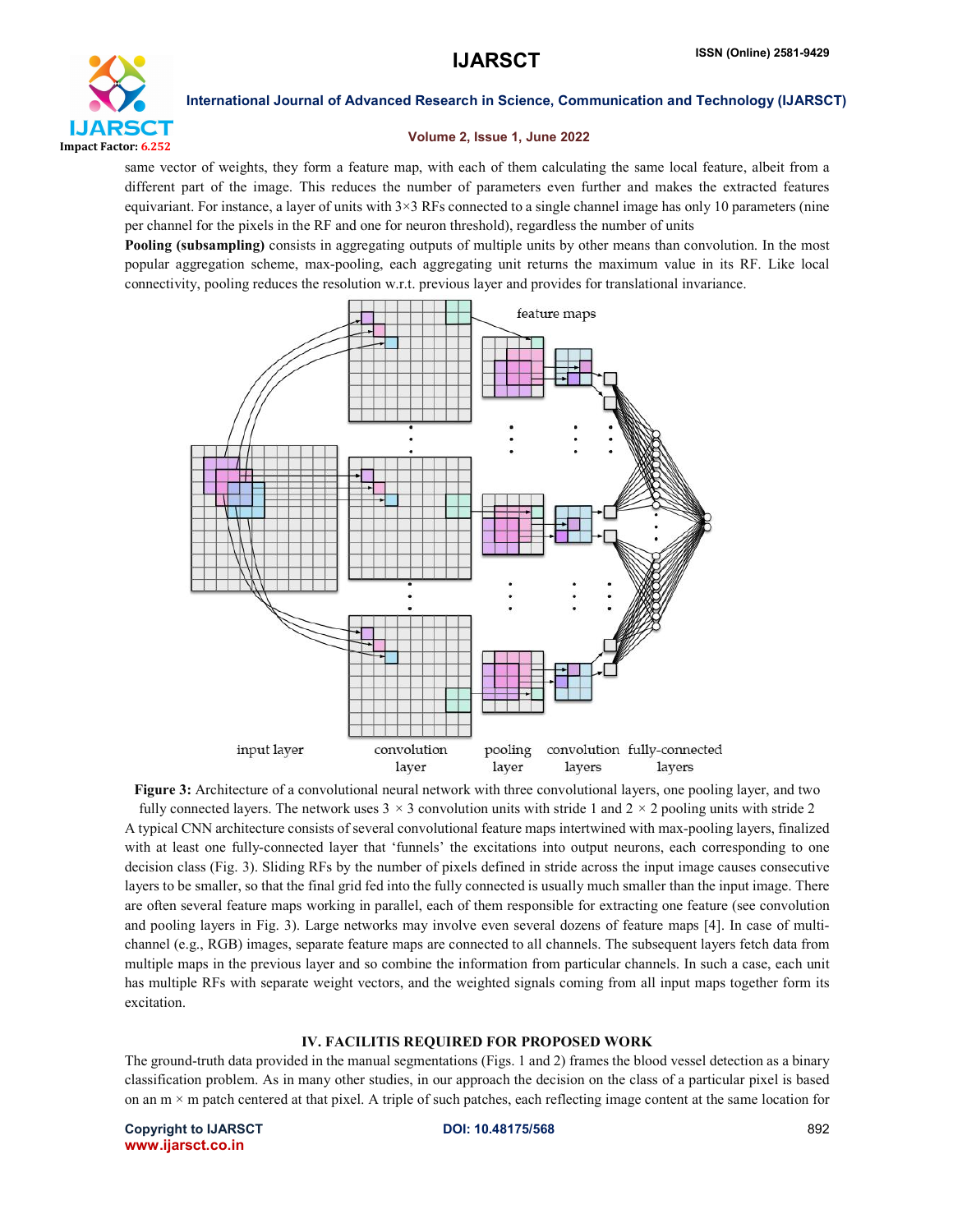

## Volume 2, Issue 1, June 2022

the RGB channels, forms the input fed into a neural network. Together with the associated class label of the central pixel it forms an example. In this study, we use m = 27, so an example is a vector of length  $3 \times 27 \times 27 = 2187$ . Figure 4 shows examples of positive and negative patches.

Deep learning architectures can effectively learn from raw image data. However, they tend to perform better on appropriately preprocessed images. In the following, we describe the preprocessing applied in this study.

# Global Contrast Normalization (GCN)

The images in Figs. 1 and 2 clearly indicate that brightness may vary across the FOV. In order to help the learning process to abstract from these fluctuations and focus on vessel detection, we perform local (per-patch) brightness and contrast normalization. Every patch is standardized by subtracting the mean and dividing by the standard deviation of its elements (independently in the R, G, and B channel), which also maps the originally byte-encoded brightness to signed reals. Figure 5 presents the outcome of this processing for the patches from Fig. 4.1



Fig. 4.1 Examples of positive (left) and negative (right) 27*×* 27 training patches extracted from the DRIVE images.



Retinal images from DRIVE database, B. Results of the proposed method, C. The ground truth manual.

Copyright to IJARSCT **DOI: 10.48175/568** 893 www.ijarsct.co.in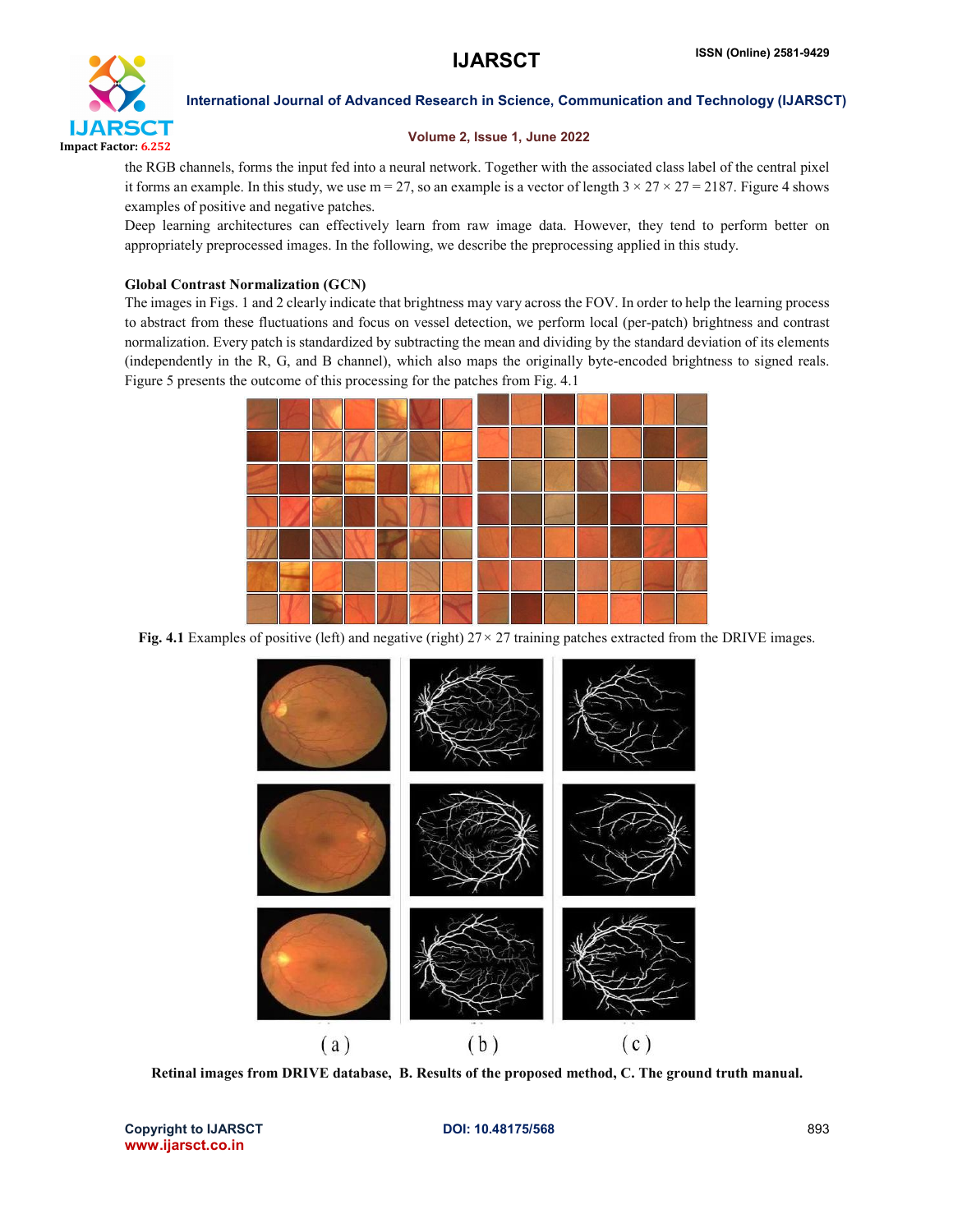

### Volume 2, Issue 1, June 2022



Retinal images from STARE database, B. Results of the proposed method, C. The ground truth manual.

### V. CONCLUSION

- SO Proposed Method successfully.
- Detected retinal blood vessels.
- Tested on the DRIVE, STARE and CHASE\_DB1 databases.
- Result higher than many of the state-of-the-art methods
- Method applicable to all types of retinal images, healthy as well as abnormal.

### **REFERENCES**

- [1]. K. Fukushima, "Neocognitron: A self-organizing neural network model for a mechanism of pattern recognition unaffected by shift in position," *Biological cybernetics*, vol. 36, no. 4, pp. 193–202, 1980.
- [2]. Y. LeCun, B. Boser, J. S. Denker, D. Henderson, R. E. Howard, W. Hubbard, and L. D. Jackel, "Backpropagation applied to handwritten zip code recognition," *Neural computation*, vol. 1, no. 4, pp. 541– 551, 1989.
- [3]. B. B. LeCun, J. S. Denker, D. Henderson, R. E. Howard, W. Hubbard, and L. D. Jackel, "Handwritten digit recognition with a back-propagation network," in *Advances in neural information processing systems*. Citeseer, 1990.
- [4]. A. Krizhevsky, I. Sutskever, and G. E. Hinton, "Imagenet classification with deep convolutional neural networks," in *Advances in neural information processing systems*, 2012, pp. 1097–1105.
- [5]. X. Glorot, A. Bordes, and Y. Bengio, "Deep sparse rectifier neural networks," in *International Conference on Artificial Intelligence and Statistics*, 2011, pp. 315–323.
- [6]. N. Srivastava, G. Hinton, A. Krizhevsky, I. Sutskever, and R. Salakhutdinov, "Dropout: A simple way to prevent neural networks from overfitting," The Journal of Machine Learning Research, vol. 15, no. 1, pp. 1929– 1958, 2014.
- [7]. Y. Bengio, P. Lamblin, D. Popovici, H. Larochelle et al., "Greedy layer-wise training of deep networks," Advances in neural information processing systems, vol. 19, p. 153, 2007.
- [8]. M. Fraz, P. Remagnino, A. Hoppe, B. Uyyanonvara, A. Rudnicka, C. Owen, and S. Barman, "Blood vessel segmentation methodologies in retinal images - a survey," Comput. Methods Prog. Biomed., vol. 108, no. 1, pp. 407–433, Oct. 2012. [Online].